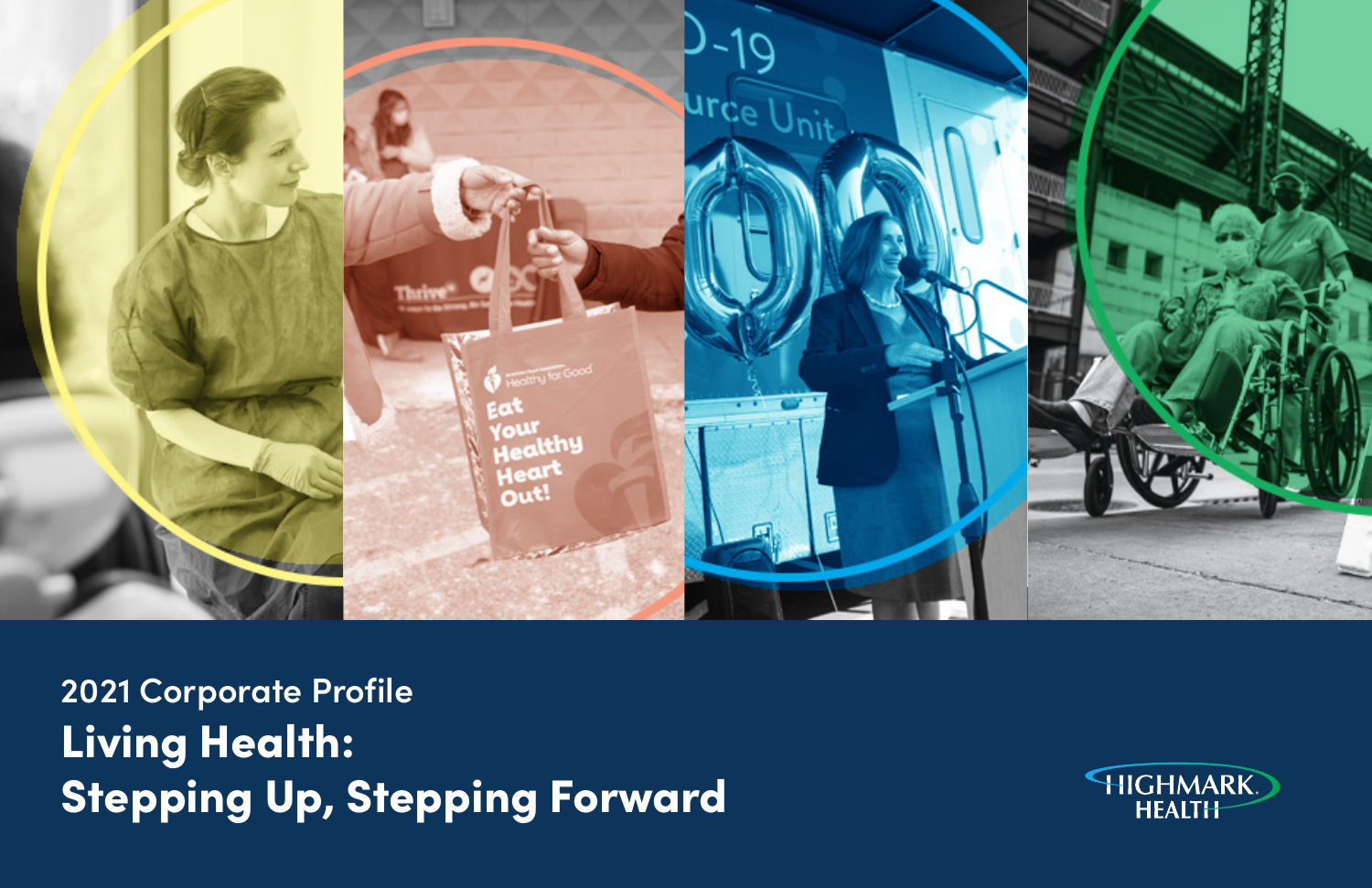**Our Vision is a world where everyone embraces health.**

**Our Mission is to create a remarkable health experience, freeing people to be their best.** Through our Living Health strategy, Highmark Health unites payers, providers, tech innovators, and community organizations to build a health ecosystem that works better for everyone. By creating a simpler, more proactive, and personalized health experience for individuals and clinicians, we can achieve better health outcomes, lower total cost of care, and provide a sustainable economic model that solves industry problems at scale.

This ambitious strategy depends on our organization's financial strength, including the diverse portfolio of affiliates and subsidiaries below. That same strength allowed us to invest nearly \$1.4 billion during the pandemic to support customers, providers, and communities, while making capital investments of more than \$750 million in 2021.

**HM Insurance Group** works to protect employers and health care entities across the country from the financial risks associated with catastrophic health care costs.

**Highmark Inc.** and its Blue-branded affiliates (Highmark Health Plans) proudly cover the insurance needs of approximately 6.8 million members in Pennsylvania, Delaware, and West Virginia, along with western and northeastern New York.

**Allegheny Health Network** (AHN) is a \$4 billion health and wellness organization that has more than 300 clinical facilities, including hospitals throughout western Pennsylvania and one in western New York.

**Helion** delivers solutions to health plan payers to advance health and healing in the home by transforming the network of providers and nurses to optimize outcomes, provide better value, and enhance the customer experience.

**HM Health Solutions** combines technology and leading industry knowledge to deliver business solutions to health plan payers so they can run their organizations more efficiently in a competitive and ever-changing market.

**Lumevity** helps companies transform in ways that drive direct financial benefits while improving quality and increasing employee engagement.

**United Concordia Dental** is a leading dental solutions partner that delivers access to high-quality, cost-effective dental care through its network of over 125,000 unique dentists across more than 392,000 access points.

Stepping up for our communities is truly part of our DNA at Highmark Health. Simultaneously, we continue stepping forward to build a better future through our ambitious Living Health strategy, opening new facilities, and launching innovative new programs and businesses."

David L. Holmberg, president and chief executive officer, Highmark Health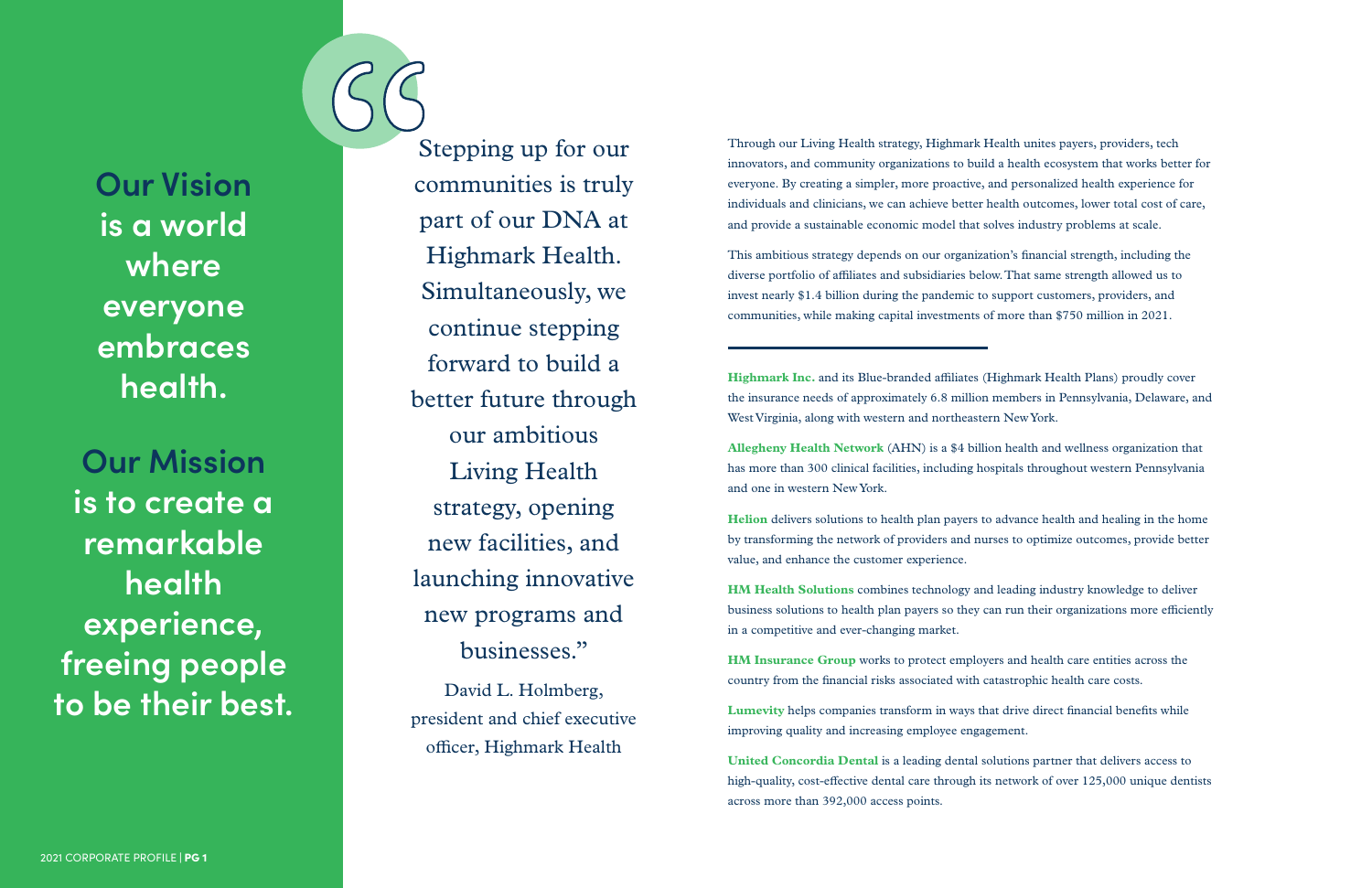**Highmark Health** remained financially strong in 2021, reporting \$22 billion in consolidated revenue, and excess revenue over expenses of \$440 million, excluding one-time gains. As of December 31, 2021, the organization had more than \$12 billion in cash and investments and net assets of more than \$10 billion.

**Highmark Health Plans reported an** operating gain of more than \$300 million for the 2021 fiscal year, primarily driven by strong performance in the commercial and government business and a continued focus on clinical transformation and value-creation activities. The commercial business experienced strong retention rates (98%) as customers in all regions continued to choose the exceptional value of Highmark coverage despite pressures related to the pandemic and economy. Core health plan and Blue Card membership increased slightly to approximately 6.8 million Highmark members.



**Allegheny Health Network** delivered earnings before interest, taxes, depreciation, and amortization of \$154 million through December 31, an improvement of more than \$70 million compared to 2020. Patient volume increased year over year in several key categories, including a 36% increase in outpatient registrations, a 13% increase in physician visits, and an 18% increase in emergency room visits. These increases were offset by cost pressures related to supply chain challenges, labor costs, and continued high costs for personal protective equipment and drugs.

**HM Health Solutions,** an information technology services company whose platform serves approximately 11 million lives across the country, reported an operating gain of \$7 million in 2021 driven by platform transformation initiatives.

Highmark Health diversified businesses reported combined earnings of more than \$250 million through December 31, 2021. Notably, **United Concordia Dental** continued to perform well, delivering an operating gain of \$159 million in 2021. A stop loss business, **HM Insurance Group**, reported an operating gain of \$90 million.



# **STRONG FINANCES ALLOW US TO CONTINUE STEPPING UP AND STEPPING FORWARD**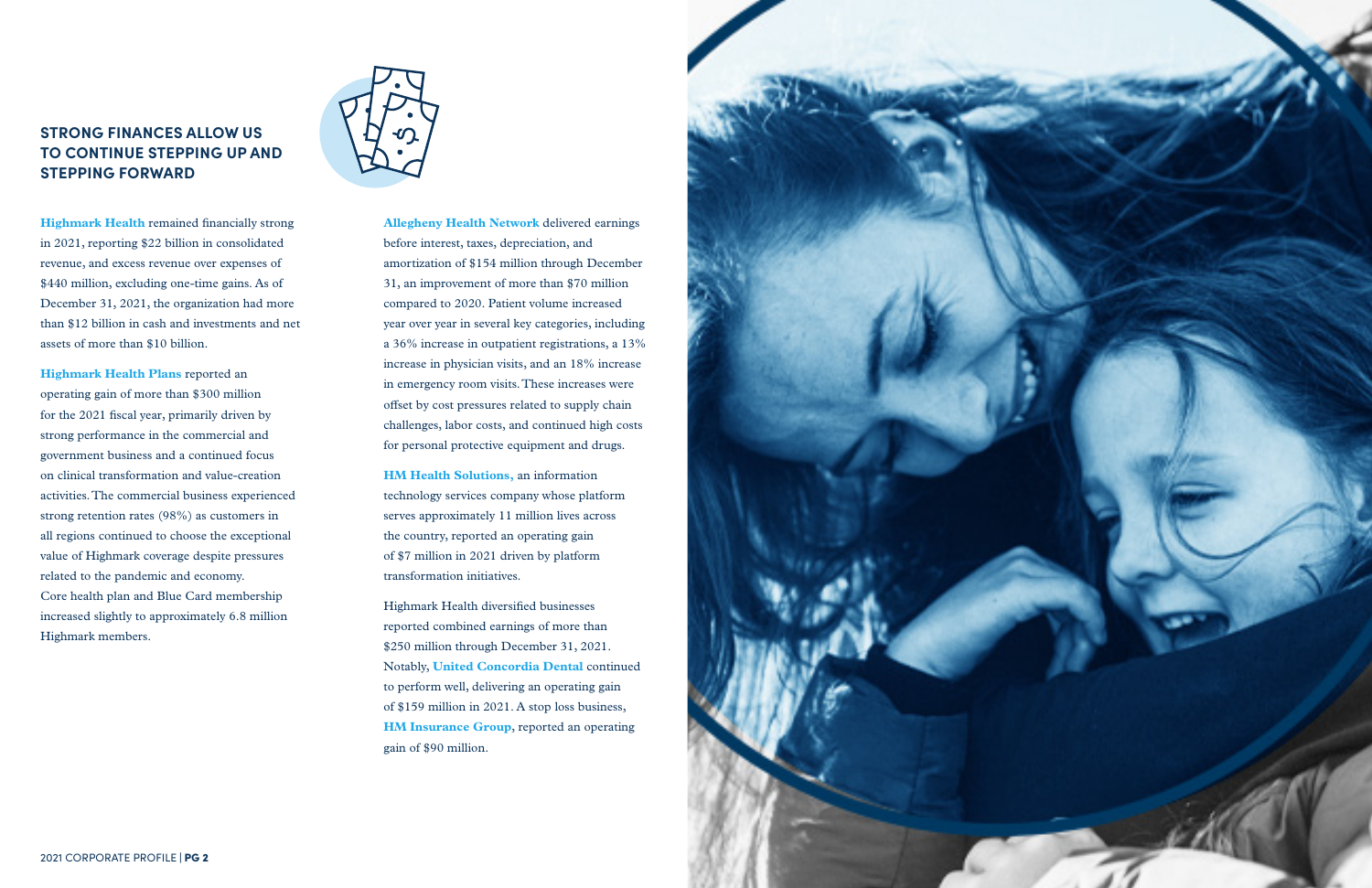# **MILLIONS OF AMERICANS SERVED**

Highmark Health serves millions of Americans through a diverse portfolio of health-related businesses. Our Blue-branded health plan businesses serve approximately 6.8 million members in Pennsylvania, West Virginia, and Delaware, along with western and northeastern New York. Our health care delivery network, led by Allegheny Health Network, serves patients throughout western Pennsylvania and parts of neighboring states. Other subsidiaries — including Helion, HM Health Solutions, HM Insurance Group, Lumevity, and United Concordia Dental — proudly serve customers and businesses across America.

- Health Plans\*
- Highmark Direct Stores
- **H** Hospitals
- **Dental Solutions**
- Reinsurance Solutions
- **Family Grieving Centers**



\*Highmark Inc. and its affiliates offer health insurance products in Pennsylvania, Delaware, West Virginia, and western and northeastern New York, and are independent licensees of the Blue Cross Blue Shield Association. The companies' participation in the BlueCard® program offers members access to plans that include benefits through provider networks of other independent Blue Cross and Blue Shield plans nationally and worldwide. Most, but not all, plans include Blue Card benefits.

# **Geographic Footprint**



 $\bigodot$ 

 $\odot$ 

 $\bullet$ 

 $\bigcirc$ 

 $\overline{\mathbf{O}}$ 

 $\bullet$ 

 $\bigcirc$ 

**HEADQUARTERS**

- Health Plans\*
- Dental Solutions
- Reinsurance Solutions
- Health Care Delivery
- Innovative Technology-Based Solutions

 $\bigcirc$ 

 $\bigcirc$ 

B

 $\nabla^{\!\!\mathcal{O}}$ 

 $\bullet$ 

 $\Omega$ 

- Population Health Management
- Family Grieving Centers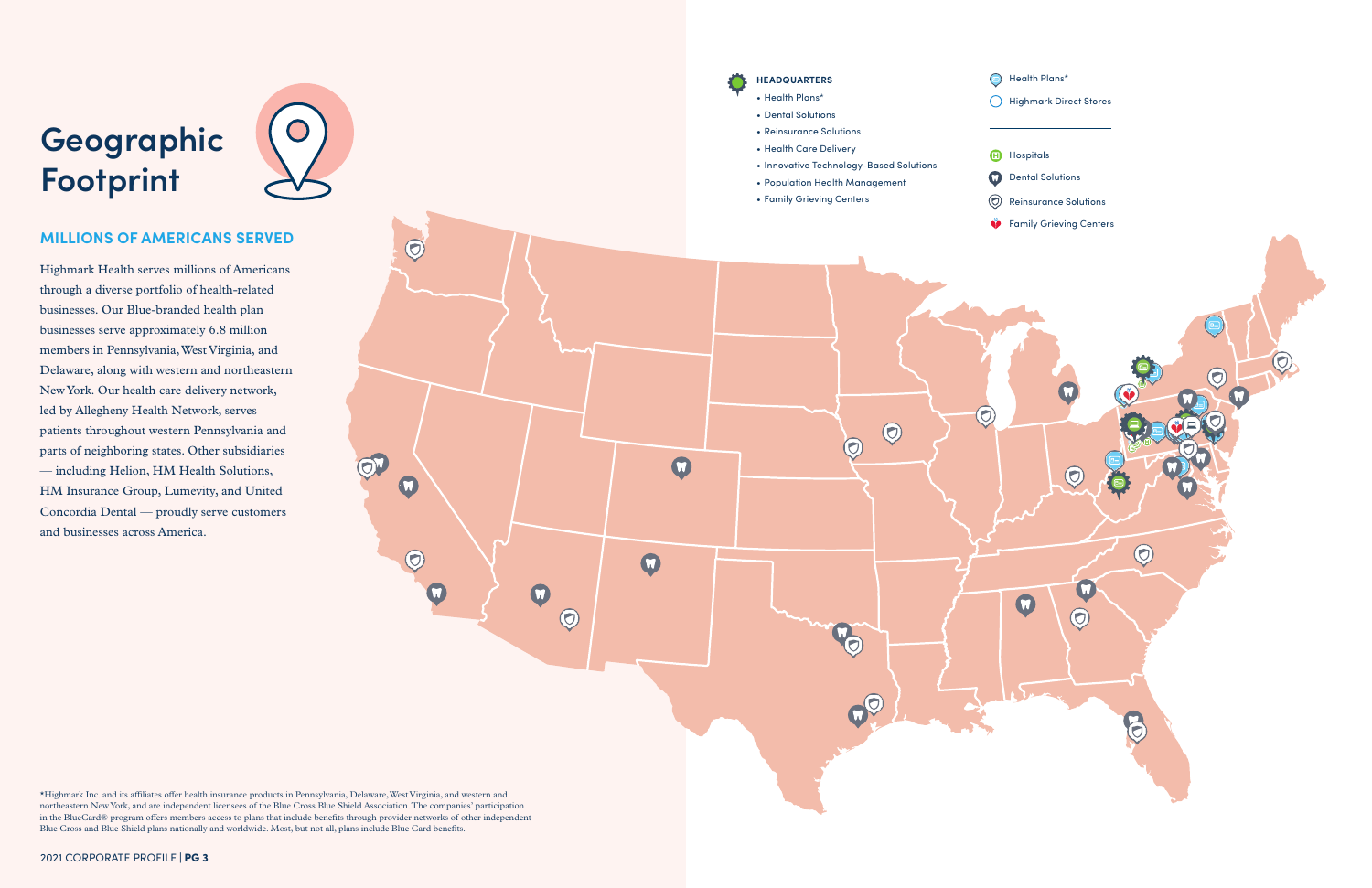#### **Headquarters:**

- Highmark Inc., doing business as Highmark Blue Cross Blue Shield in the 42 counties of western and northeastern Pennsylvania and as Highmark Blue Shield elsewhere in the state — Pittsburgh, Pennsylvania
- Highmark West Virginia Inc., doing business as Highmark Blue Cross Blue Shield West Virginia — Parkersburg, West Virginia
- Highmark BCBSD Inc., doing business as Highmark Blue Cross Blue Shield Delaware — Wilmington, Delaware
- Highmark Western and Northeastern New York Inc., doing business as Highmark Blue Cross Blue Shield of Western New York in eight counties in western New York and Highmark Blue Shield of Northeastern New York in 13 counties in northeastern New York — Buffalo, New York

**Description:** One of America's leading health insurance organizations and an independent licensee of the Blue Cross Blue Shield Association, Highmark Inc. (the Health Plan) and its affiliated health plans (collectively, the Health Plans) work passionately to deliver high-quality, accessible, understandable, and affordable experiences, outcomes, and solutions to customers.

**Customers:** Consumers, businesses, and government entities

**Products and Services:** Individual and group health insurance; Medicare Advantage plans for seniors

**Brands Offered:** Blue Cross Blue Shield and/or Blue Shield

**Geographic Service Area:** Pennsylvania, West Virginia, Delaware, and New York

**Number of Employees:** Approximately 4,683

**Leadership:** Deborah L. Rice-Johnson, chief executive officer, Diversified Businesses, Highmark Inc. and chief growth officer

## highmark.com



### **Headquarters:** Pittsburgh, Pennsylvania

**Description:** Allegheny Health Network is a \$4 billion health and wellness organization that has more than 300 clinical facilities, including hospitals throughout western Pennsylvania and one in western New York; Health + Wellness Pavilions; a comprehensive research institute; ambulatory surgery centers; an employed physician organization; home- and community-based health services; a group purchasing organization; and nearly 2,600 affiliated physicians. While AHN began operations in 2013, AHN's member hospitals share legacies of charitable care that date back more than 170 years.

### **Customers:** Patients

**Products and Services:** Integrated health care delivery, health care research, medical education, wellness services

**Brands Offered:** Allegheny Health Network, AHN Allegheny General Hospital, AHN Allegheny Valley Hospital, AHN Brentwood, AHN Canonsburg Hospital, AHN Forbes Hospital, AHN Grove City, AHN Harmar, AHN Hempfield, AHN Jefferson Hospital, AHN McCandless, AHN Saint Vincent Hospital, AHN West Penn Hospital, AHN Westfield Memorial Hospital, and AHN Wexford Hospital

**Geographic Service Area:** Western Pennsylvania and portions of New York, Ohio, and West Virginia

**Number of Employees:** 21,000

Leadership: Cynthia D. Hundorfean, president and chief executive officer

ahn.org

#### **Headquarters:** Pittsburgh, Pennsylvania

**Description:** Helion, an indirect wholly-owned subsidiary of Highmark Health, specializes in population health management solutions that benefit payers, providers, and customers.

**Customers:** Health care organizations accountable for managing populations in home and community settings, including integrated delivery and financing systems, health plans, accountable care organizations, hospitals, and health systems

**Products and Services:** Helion provides health care organizations that are accountable for managing populations in home and community settings with customized solutions for the entire episode of care. These solutions uniquely focus on collaboration, evidence-based pathways of care, automation, innovation, and value-based incentives to transform the networks of skilled nursing facilities and home health agencies, enabling a higher level of performance, lower cost, better health outcomes, and a better patient experience.

**Leadership:** Nick Stupakis, vice president, Commercial Services, Helion

## helion.health

#### **Headquarters:** Pittsburgh, Pennsylvania

**Description:** Highmark Health, with its headquarters in Pittsburgh, PA, is the lead company in an enterprise that employs more than 37,000 people who serve millions of Americans across the country. Highmark Health is the parent company of Highmark Inc., Allegheny Health Network, HM Health Solutions, and various other companies.

Highmark Inc. and its subsidiaries and affiliates provide health insurance to approximately 6.8 million members in Pennsylvania, West Virginia, Delaware, and parts of New York, as well as dental insurance and related health products through a national network of diversified businesses.

Allegheny Health Network is an integrated delivery network comprised of 14 hospitals, more than 2,600 affiliated physicians, ambulatory surgery centers, an employed physician organization, home and community-based health services, a research institute, a group purchasing organization, and health and wellness pavilions in western Pennsylvania. HM Health Solutions is focused on meeting the information technology platform and other business needs of the Highmark Health enterprise as well as unaffiliated health insurance plans, by providing proven business processes, expert knowledge, and integrated cloud-based platforms.

**Mission:** To create a remarkable health experience, freeing people to be their best

**Number of Employees:** 37,000+ across the organization

**Leadership:** David L. Holmberg, president and chief executive officer

**2021 Consolidated Revenues:** \$22 billion

## highmarkhealth.org

# **AHN**

# The Enterprise At a Glance

## HIGHMARK. **HFAITH**

# HIGHMARK.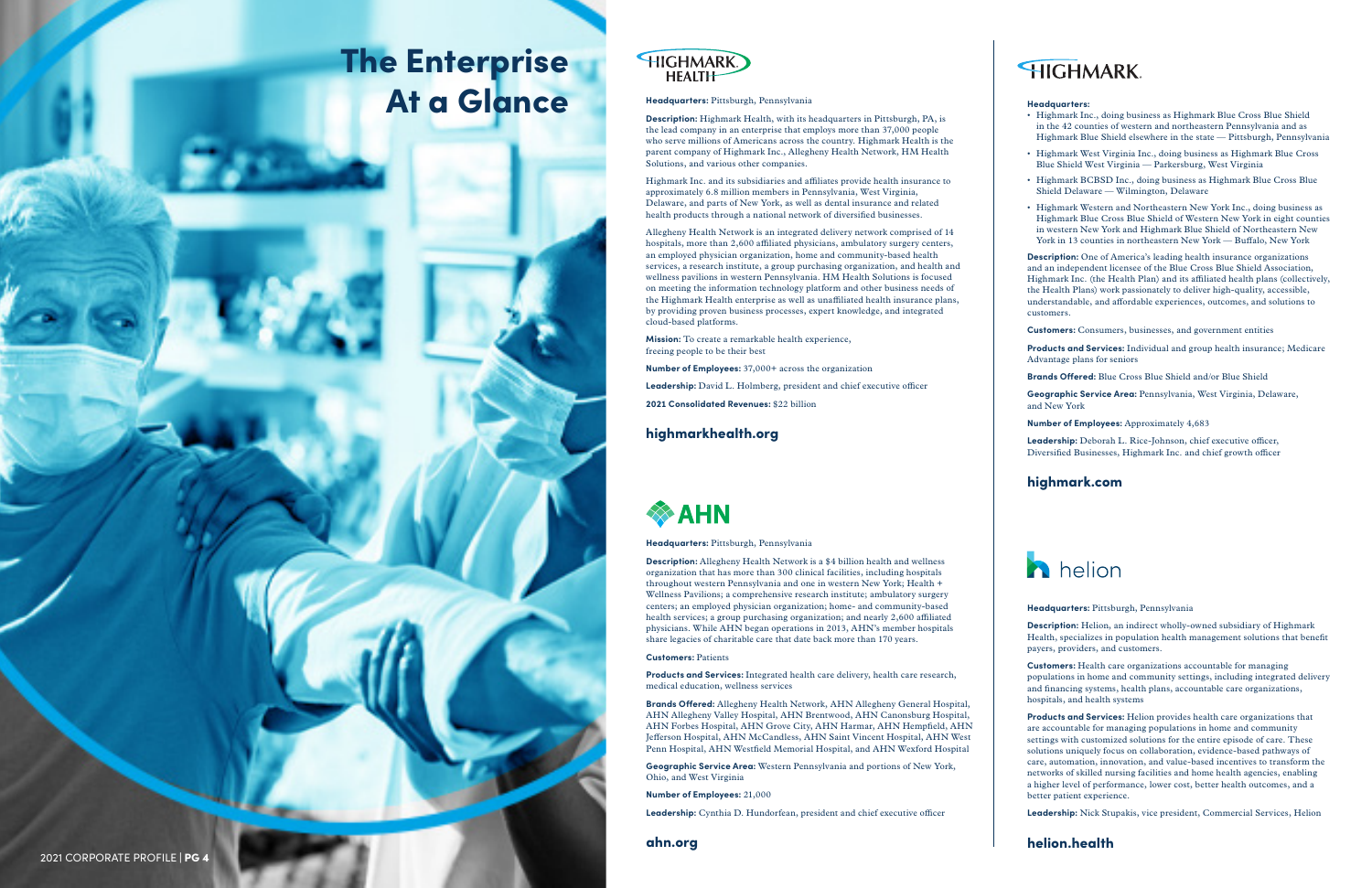

# I MINSURAN **Suarding Financial Hest**

**Description:** Lumevity, an indirect wholly-owned subsidiary of Highmark Health, helps companies transform in ways that drive direct financial benefits while improving quality and increasing employee engagement. Lumevity partners with companies to drive transformation quickly and effectively with readyto-deploy, integrated capabilities centering on organization effectiveness, automation solutions, agile approaches, ideation solutions, readiness and adoption, and employee activation. Lumevity fills capability and capacity gaps quickly to get its partners on the path to eliminating inefficiencies, creating new revenue opportunities, inspiring and enabling teams to do innovative work, and delivering enhanced outcomes for customers.

**Products and Services:** Organization Effectiveness, Automation Solutions, Agile Processes, Ideation Solutions, Readiness and Adoption, and Employee Activation

**Geographic Service Area:** National

#### **Number of Employees:** 85

**Leadership:** Larry Kleinman, board chair; Marcus Johnson, managing director, Delivery; Kelli Amerine, managing director, Marketing and Product Development; Rob Spence, managing director, Planning and Operations; Anthony Gardner, managing director, Market Development; Duane Dickson, managing director, Client Growth and Delivery

## lumevity.com

# **UNITED CONCORDIA® DENTAL**

#### **Headquarters:** Pittsburgh, Pennsylvania

**Description:** Companies within HM Insurance Group, a wholly-owned subsidiary and diversified business of Highmark Inc., provide insurance and reinsurance coverage to protect businesses from the financial risk associated with catastrophic health care costs. A recognized leader in employer stop loss, the company delivers protection for a range of group sizes. HM Insurance Group also offers managed care solutions, including provider excess loss insurance and health plan reinsurance.

**Customers:** Benefits brokers, consultants, and third-party administrators on behalf of group policyholders, HMOs, health plans, or provider organizations

**Products and Services:** Stop Loss and Managed Care Reinsurance

**Geographic Service Area:** National

**Number of Employees:** 325

**Leadership:** Mark Lawrence, president, HM Insurance Group

hmig.com



#### **Headquarters:** Pittsburgh, Pennsylvania

**Description:** HM Health Solutions Inc. (HMHS) delivers business solutions to health plan payers so they can run their organizations more efficiently in a competitive and everchanging market. By offering leading technology and industry expertise, HMHS meets the many operational needs of health plan payers. A wholly-owned subsidiary of Highmark Health, HMHS is partnered with 12 health plans serving approximately 11 million members.

#### **Customers:** Health plans

**Products and Services:** Advanced, end-to-end health insurance solutions, including the Enterprise Health Solution and HM Document Solutions

#### **Geographic Service Area:** Global

#### **Number of Employees:** 3,000

**Leadership:** Mick Malec, CEO and enterprise technology and operations officer, HMHS

hmhs.com

# HW INSURANCE

**Headquarters:** Camp Hill, Pennsylvania

**Description:** United Concordia Companies, Inc. and its subsidiaries — collectively referred to as United Concordia Dental — is a leading dental solutions partner that delivers access to high-quality, cost-effective dental care through its network of over 125,000 unique dentists across more than 392,000 access points. United Concordia is a subsidiary of Highmark Inc.

**Customers:** Consumers, businesses, and government organizations

**Products and Services:** Dental solutions, including insurance products and services

**Brands Offered:** Concordia Preferred (PPO), Concordia Flex (PPO), Concordia Plus (DHMO), Concordia EPO (EPO), Smile for Health® Value Plan (low-cost PPO)

**Geographic Service Area:** All 50 states, the District of Columbia, Puerto Rico, and Guam

**Number of Employees:** 1,000

**Leadership:** Tim Constantine, president and chief executive officer, United Concordia Dental

unitedconcordia.com

2021 CORPORATE PROFILE | PG 5

MEROUR .N